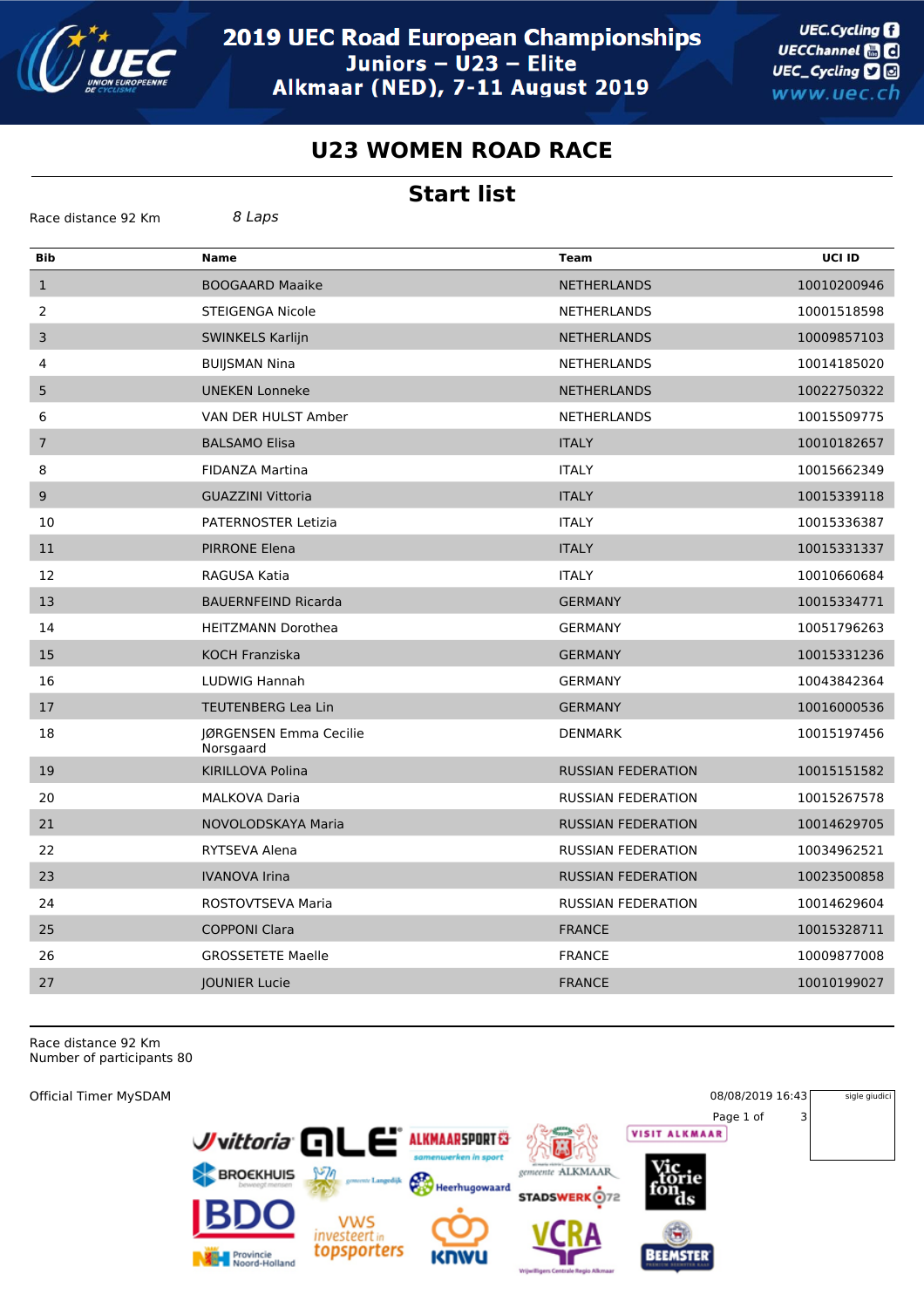| <b>Start list</b>             |                            |                       |             |  |  |  |  |
|-------------------------------|----------------------------|-----------------------|-------------|--|--|--|--|
| 8 Laps<br>Race distance 92 Km |                            |                       |             |  |  |  |  |
| Bib                           | <b>Name</b>                | <b>Team</b>           | UCI ID      |  |  |  |  |
| 28                            | LE MOUEL Celia             | <b>FRANCE</b>         | 10026171388 |  |  |  |  |
| 29                            | <b>VERHULST Gladys</b>     | <b>FRANCE</b>         | 10014189262 |  |  |  |  |
| 30                            | WIEL Jade                  | <b>FRANCE</b>         | 10023490552 |  |  |  |  |
| 31                            | FELDMANN Pernille Larsen   | <b>NORWAY</b>         | 10014867050 |  |  |  |  |
| 32                            | GÅSKJENN Ingvild           | <b>NORWAY</b>         | 10010171543 |  |  |  |  |
| 33                            | KIELLAND BJERK Thale Sofie | <b>NORWAY</b>         | 10020134453 |  |  |  |  |
| 34                            | <b>LUTRO Amalie</b>        | <b>NORWAY</b>         | 10015327802 |  |  |  |  |
| 35                            | <b>CALLANDER Rhona</b>     | <b>GREAT BRITAIN</b>  | 10015484012 |  |  |  |  |
| 36                            | <b>GEORGI Pfeiffer</b>     | <b>GREAT BRITAIN</b>  | 10015335074 |  |  |  |  |
| 37                            | <b>HOLDEN Elizabeth</b>    | <b>GREAT BRITAIN</b>  | 10010199330 |  |  |  |  |
| 38                            | <b>NERLO Aurela</b>        | <b>POLAND</b>         | 10009882159 |  |  |  |  |
| 39                            | SKALNIAK Agnieszka         | <b>POLAND</b>         | 10011115372 |  |  |  |  |
| 40                            | JASKULSKA Marta            | <b>POLAND</b>         | 10015335579 |  |  |  |  |
| 41                            | <b>KUMIEGA Karolina</b>    | <b>POLAND</b>         | 10051439282 |  |  |  |  |
| 42                            | <b>LACH Marta</b>          | <b>POLAND</b>         | 10009639962 |  |  |  |  |
| 43                            | RYSZ Kaja                  | <b>POLAND</b>         | 10048851204 |  |  |  |  |
| 44                            | KOLESAVA Anastasiya        | <b>BELARUS</b>        | 10014585649 |  |  |  |  |
| 45                            | KRASKO Anhelina            | <b>BELARUS</b>        | 10015328913 |  |  |  |  |
| 46                            | <b>TSERAKH Hannah</b>      | <b>BELARUS</b>        | 10010177910 |  |  |  |  |
| 47                            | BAJGEROVÁ Nikola           | <b>CZECH REPUBLIC</b> | 10009748278 |  |  |  |  |
| 48                            | HÁJKOVÁ Marketa            | <b>CZECH REPUBLIC</b> | 10015335377 |  |  |  |  |
| 49                            | NEUMANOVÁ Tereza           | <b>CZECH REPUBLIC</b> | 10010181849 |  |  |  |  |
| 50                            | <b>KULYNYCH Olha</b>       | <b>UKRAINE</b>        | 10015335983 |  |  |  |  |
| 51                            | <b>MELNYCHUK Viktoriia</b> | <b>UKRAINE</b>        | 10016141790 |  |  |  |  |
| 52                            | FEDOTOVA Kseniia           | <b>UKRAINE</b>        | 10088788629 |  |  |  |  |
| 53                            | SKORYSCHENKO Yuliia        | <b>UKRAINE</b>        | 10034833791 |  |  |  |  |
| 54                            | KLIACHINA Oksana           | <b>UKRAINE</b>        | 10010746570 |  |  |  |  |
| 55                            | SZABÓ Zsófia               | <b>HUNGARY</b>        | 10015225243 |  |  |  |  |
| 56                            | FISHMAN Romi               | <b>ISRAEL</b>         | 10016012862 |  |  |  |  |
| 57                            | PERINOVIĆ Maja             | <b>CROATIA</b>        | 10011049088 |  |  |  |  |
| 58                            | <b>HARSCH Anne-Sophie</b>  | LUXEMBOURG            | 10011042927 |  |  |  |  |
| 59                            | <b>FABER Claire</b>        | LUXEMBOURG            | 10014860481 |  |  |  |  |
| 60                            | <b>MARTINS Maria</b>       | <b>PORTUGAL</b>       | 10015577574 |  |  |  |  |
|                               |                            |                       |             |  |  |  |  |

Race distance 92 Km Number of participants 80

Official Timer MySDAM 08/08/2019 16:43 sigle giudici Page 2 of 3<br>**VISIT ALKMAAR** ک است. Juittoria<sup>C</sup> **ALKMAARSPORT**  $\mathbf{E}^{\mathcal{E}}$ F BROEKHUIS 學 gemeente ALKMAAR Heerhugowaard **STADSWERK**<sup>172</sup> VWS<br>investeert in<br>**topsporters BEEMSTER** Provincie<br>Noord-Holland **KNW**